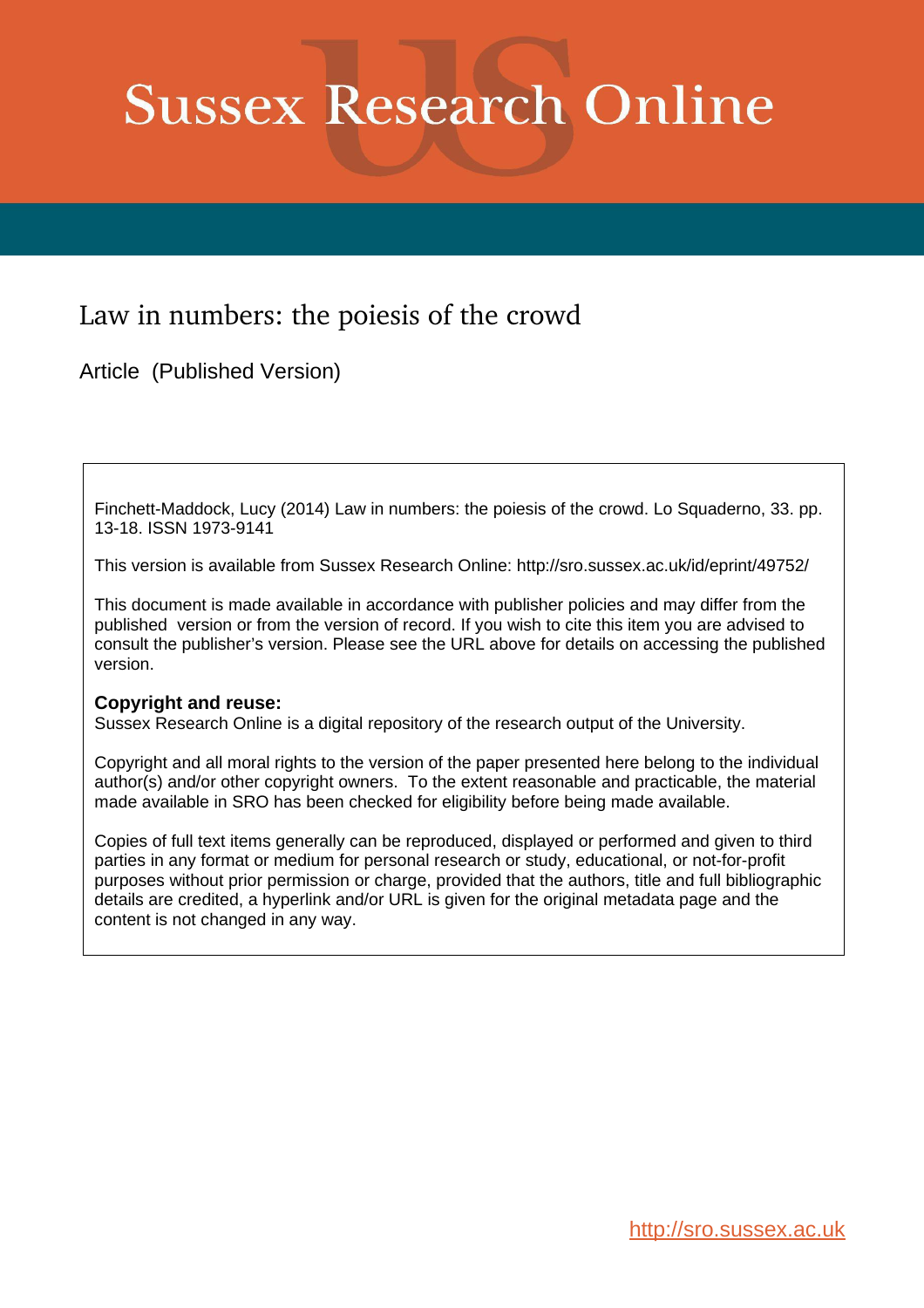# Law in Numbers The Poiesis of the Crowd

⊕

#### Lucy Finchett-Maddock

Having written on protest and its variant forms for some years now, whether in squats or on the streets, through law or otherwise<sup>1</sup>, it has become more and more apparent how the right to dissent is altering, with the definite feel there are diminishing spaces in which to resist. This is an obvious comment considering the increasingly public percolated with the private and the new legal obstacles faced by those wishing to voice their discontent. There is a resounding feeling of futility in the face of an uncompromising system of social organisation which has forgotten any of the philosophical persuasions for the rule of law, using more a simulacra of legislative franchise that seeks to justify the rights of the marketised individual, more and more so over the collective, the crowd. At once the private encroachment of the public has meant the actual spaces and their crowds have been either subsumed into commercial enterprises, or the consciousness for crowding and protest itself is now intoxicated with a feeling of claustrophobia, a lack of means of escape. At once space is so crowded with mechanisms and designs of control and the regulation of protest, whilst at the same time disallowing room for the collective, the crowd, the numbers of law and law in numbers. Protest in its basic form is thought of as the crowd, the riot, the mob or the plurality of constituent powers that create constitutionalism, thus to alter and compromise the space of crowds is to alter and compromise the space of law itself.

⊕

As I write these words I am aware of a necessity to alleviate this tiredness of the lexicon of Neo-Liberalism against which protest tries its best to place itself, and the need to bring forth a new language through which we can discuss the possibilities for change, and how room can be made for a new understanding of resistance that is not hindered by percolations of the economy and a feeling of confusion and uncertainty. I speak obviously in response to the thematic of this call for contributions where the crowd is the question itself, what questions do the gathering of people for a dynamic multiplicity of reasons – or even just one purpose is enough – pose in regards to space and thus simultaneously how does authority swallow crowding? How does it tolerate, make room for, accommodate crowds? Or the question may be– does law ultimately seek to keep the crowd, the original multitude, within law, and never more allow it outside of its real or imaginary bounds? How often are crowds illegalised? These are some if the questions this issue seeks to disentangle. Flipping it over on the other side – why do we crowd, why do we gather, how do we *do* crowding, how do we consort, conspire, escape and is there always a political motive? What about when we gather

⊕

Lucy Finchett-Maddock is Lecturer in Law at the Law School, Law, Politics and Sociology, University of Sussex, Brighton. She is the author of the forthcoming *Protest, Property and the Commons: Performances of Law and Resistance* (Routledge, 2015).

yeoldefinch@gmail.com

◈

<sup>1</sup> See research on social centres, squatting and the role of law and space in occupation protest in Finchett-Maddock (2015).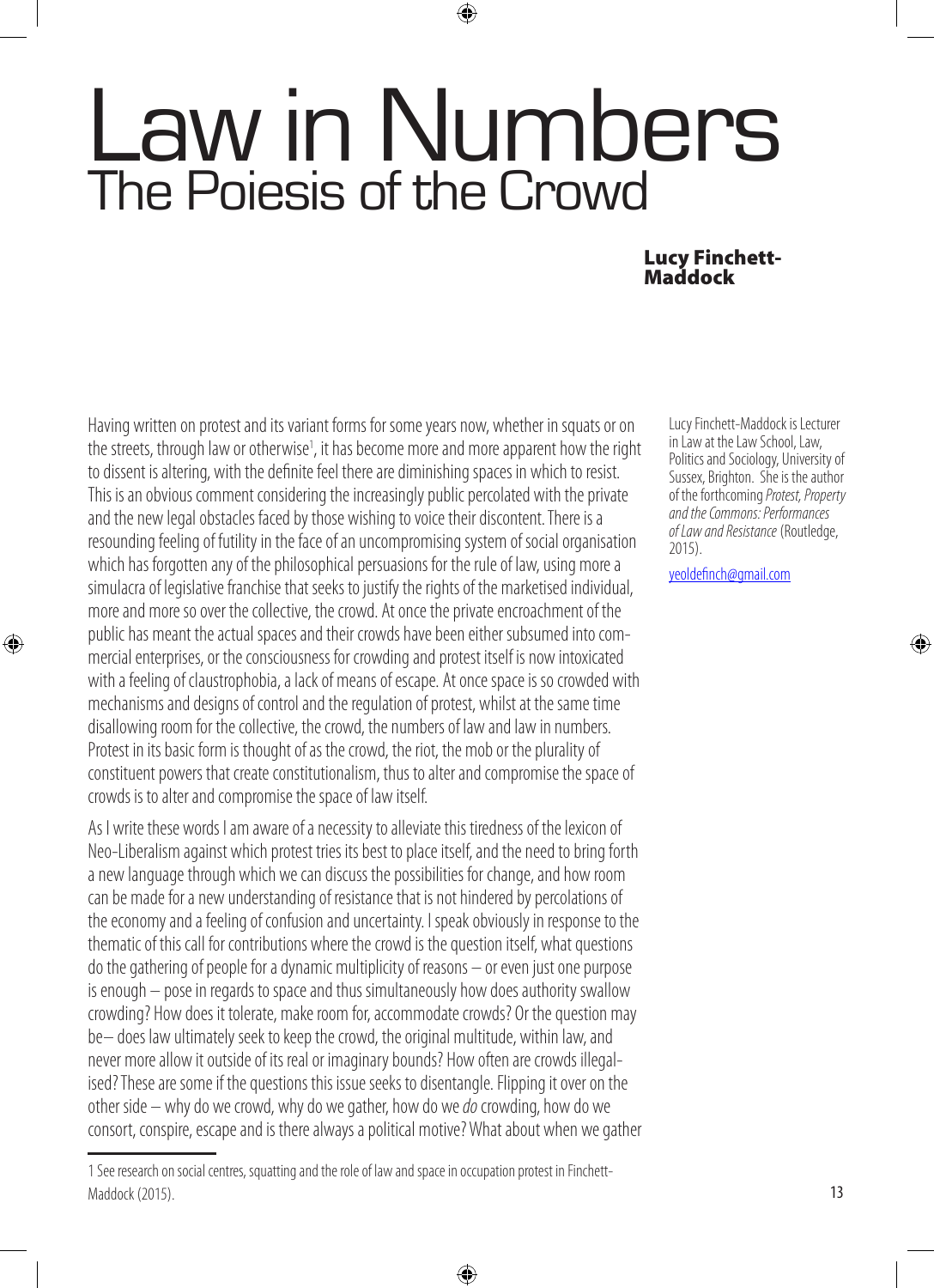⊕

together to share, to experience, to bond or create? What about when we need to escape, the stop-valve of life and law as party, music, poesies and transcendence? This concern for the escape route, the way out, the path to freedom, is a defining one and resonates through protest movements, whether through the fight for freedom from slavery, to fascism through to the reclamation of land from dispossession, no less religions and attempts to temper the banality of the everyday across time. All these pleas have resonated in signs and symbols, expressions in the form of music and art, an aesthetics of collective retaliation that finds

*At once space is so crowded with mechanisms and designs of control and the regulation of protest, whilst at the same time disallowing room for the collective, the crowd, the numbers of law and law in numbers*

◈

itself either lashing back in a scream of Punk or an enveloping melancholy of Blues that brings forth the pain and suffering of almost physiognomic return. One of the central questions might be – where has this aesthetic manifestation of protest gone,

◈

where are the signs of resistance now? Where are the signs and symbols of the crowd today?

It seems as though there are voices acting as separate entities, a cacophony drowning out the silence, a fitting response to a system of law and democracy that is obsessed with the singular, the individual, whilst at the same time a paradoxical commercialisation of the collective through reams of social networking and online interaction. Where does the crowd happen if the parameters in which they are allowed are purely based on individualist assumptions, the data crowd managed by the aspirations of a contingent philosophy propelled by the singular? Canetti (2000) would call this the 'twin crowd', where there is both a mediated and unmediated manifestation of gatherings occurring in synchrony. When there is a common cause bringing together an aesthesis of protest, this unification, the sum greater than its parts, crowd theorists would argue a collective consciousness that drowns out the silence. The original *fin de siècle* descriptions of group interaction determine a contagion and experience that is beyond the level of the single participant. In terms of aesthetic movements, the Arts and Crafts movement or the Bauhaus spring to mind, the Situationists and even the Impressionists, in their day. A paradigmatic shift that whether consciously or not affects a new era, a breaking of the mould and a similarity in tactic and style, one based on a collective movement and assumption of collaboration, the mechanics of numbers coming together to create a greater aesthetic understanding and sharing, a group contribution to knowledge; the crowd in poiesis, the poetry of the people. On the other hand there are indications of individual protest that are effective by their very solitude, their shadowiness, such as the midnight subversions of street artists and the less acceptable daubs of graffiti artists, or very poignantly the lone protests of Brian Haw and his Peace Camp outside parliament from 2001 until 2010 and the portrayal of his resistance by artist Mark Wallinger. These aesthetic interventions demonstrate the singular taking up of space as opposed to the widely understood occupation model which connotes the crowd immediately.

To think of the role of aesthetics within movements and indeed the aesthetics of the movements just mentioned, is perhaps to remind ourselves of the role that signs and images have in resistance, and not least law. The coming together of voices in numbers suggests a choral or sonorous interjection; this strength in numbers is palpable and can be felt by law through its reactions. As in a famous riot case in 1970 (*R v Caird*), "The law has always lent heavily on those who use the threat that lay in the power of numbers. The acts of any individual participant could not be approached in isolation." This approach has very much

⊕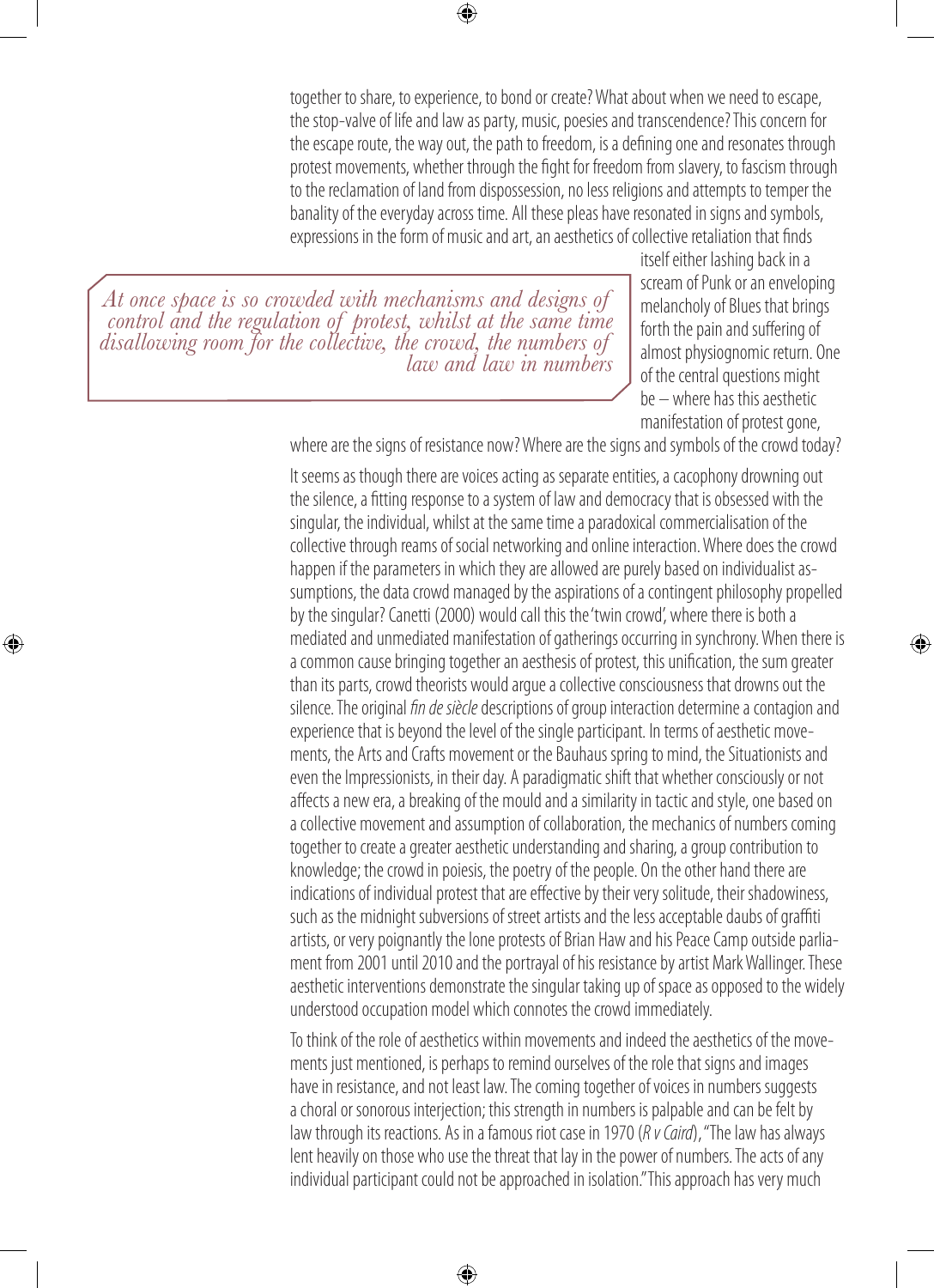been replicated in the more recent cases coming out of the Magistrates and Crown Courts after the London Summer Riots of 2011, where sentencing guidelines were realigned to create the new offence of 'Riot-Related-Offending', the culpability of the masses taken into consideration in the actions of the one individual (see *R v Blacksaw and Sutcliffe*). How does this portray the resistance that occurred and what are the referents of dissent that are either there or somewhat missing? Perhaps we need to re-consider how the image, or sound, or light, or film, or any other form of media that can be used to communicate dissent, can be revolutionised once again by the crowd, whether the aestheticisation of life has brought forth the de-symbolisation of protest through the simultaneous dissolution and contagion of the collective by and through law, to coin a Benjaminian understanding.

⊕

The case of Brian Haw, a protestor raising his voice against the British involvement in Afghanistan and subsequently Iraq who singularly camped outside the Houses of Parliament for nine years, crosses art and law, questions of the singular and the collective (and the role of the agent in the crowd) in resistance. In the April of 2005, the Serious Organised Crime and Police Act (SOCPA) was passed, setting up the Serious Organised Crime Agency (SOCA), the act had pinned to it further Sections 132 to 138, regarding 'Demonstrations in the Vicinity of Parliament'. These sections imposed restrictions upon demonstrations within a 1 km radius from anywhere within the boundaries of Parliament Square. On 23 May 2006, the majority of Haw's placards and banners were removed by the police in a night raid, in accordance with ss 134 and 135 of SOCPA. Wallinger's 'State Britain' was a meticulous reproduction of Brian's confiscated display on show at the Tate Britain. Half of the display itself actually fell within the 1 km exclusion zone, thereby posing questions as to the legitimacy of the display, its status as whether art or protest, and whether of course, art can be a form of protest in itself. Most importantly both Haw and Wallinger were expressing a palpable (collective) discontent with the foreign policy decisions of the then Labour government, Haw through individual protest and Wallinger through a replication of this palpability in the form of art as protest or protest art.

◈

But was Haw creating singular moments of protest or was he acting in numbers? Arguably he was affecting what Boaventura de Sousa Santos would refer to as a 'destabilising image' (Santos, 1999), a schism within the norm that allows a moment or a juncture of rupture, empathy for the other, and connection with the group. Haw's stance in front of Parliament was laden with the semiotics of resistance, and not just that of his own but the connotation of the crowd. Wallinger distorts and re-distributes the matter further with his reappropriation of the placards, a literal copy of the protest that is at once legal and illegal, resistance and law, protest and art. The presence of the collective becomes clearer as the message is relayed perhaps, that the displays were not just those of one person, but at least two (Haw and Wall inger). It is interesting to think back to that time and I do remember taking part in a 'Mass Lone Demo' where comedian Mark Thomas had invited individuals to request permission to protest in parliament square, all with separate causes, and yet all the protests took place at the same time. This was effectively showed the short-sightedness of the SOCPA law and is poignant as an illustration of the individual in the collective, and how the law perceives this, critiqued and subverted by the creative crowding and political comedy of Thomas.

A semiotics of the crowd can also be clearly remembered through the tactics and strate gies of the Reclaim the Streets (RTS) movement. The RTS were more specifically entrenched within the forms of direct action which dominated the political spectrum of 1990s Britain; their inspiration lay in the reactionary nationwide uprising to the introduction of the 'Poll Tax' by the then Conservative government in 1990, which managed to capture the country's

⊕

◈